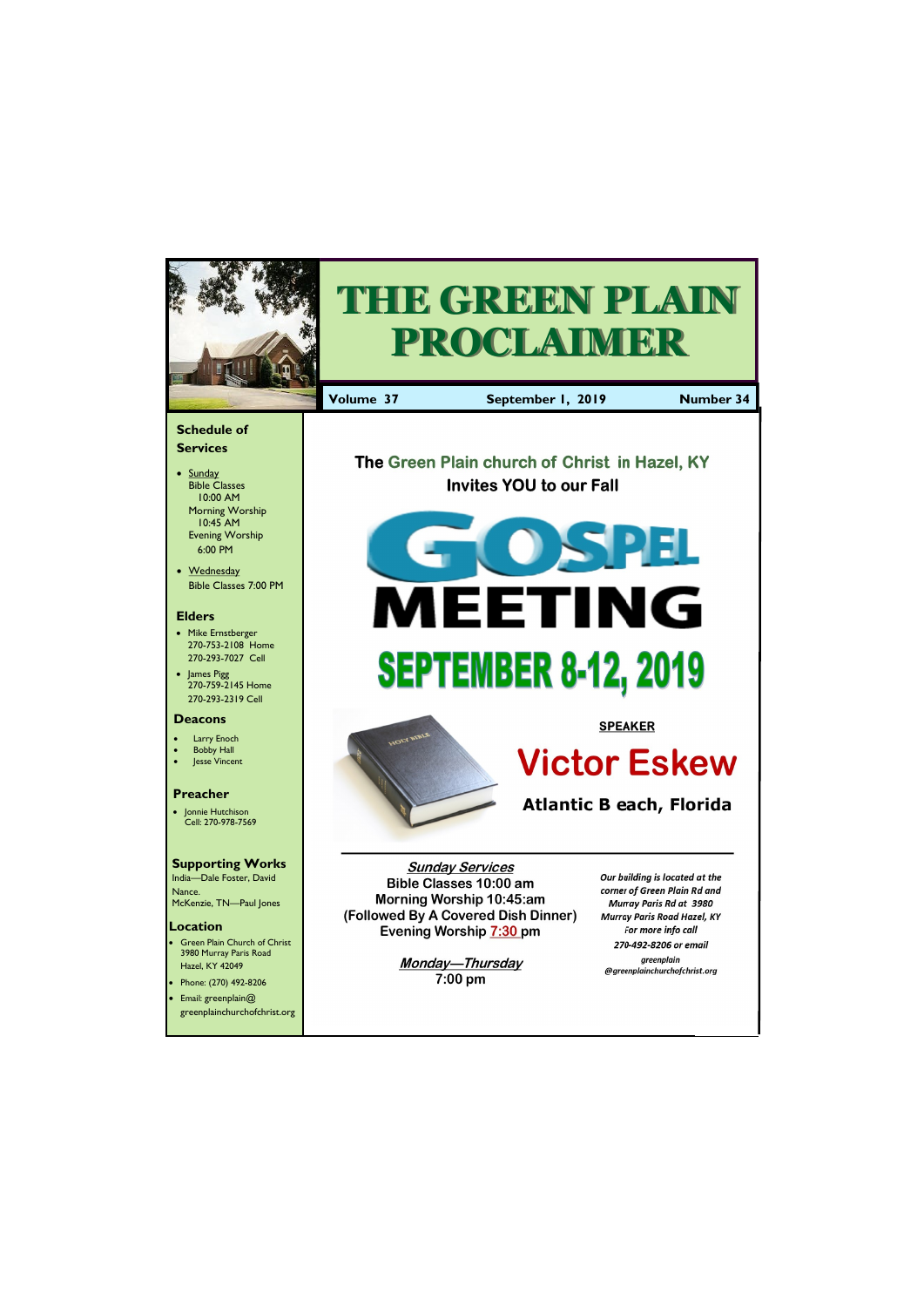## NEWS AND NOTES

- *REMEMBER IN PRAYER: Green Plain members*: Will Ed Travis in CCU in Lourdes in Paducah . Remember also Faye Travis, Peggy Jarvis, Rex and Margaret Enoch, , Mary Crutchfield, Vickie and Kaitlyn Canter, Joanne Barnes, Maxine Pool, Hayes Grady, Jim Fielder, Larry Enoch and Jesse and Mary Vincent.
- **Family and Friends:** Betty Pond, Byron White, Meredith Enoch, Kenneth Mizell, Walter Bryars, Ann Workman, Will Winchester, Maryanne Stubblefield, Annie Lyons, Jim Hutson, Janice Canter, Maryanne Pedigrew, Dale Foster, Thomas Cooker, , and Andrea Phillips.
- **Mark Your Calendar**: *Fall Gospel Meeting* with Victor Eskew is scheduled for September 8-12. Fall session of the *School of Biblical Studies* will be conducted for eight consecutive Monday beginning on September 16th.
- **Pantry items for September: 1—Apple Sauce; 8—Canned Carrots; 15—Children's toothpaste; 22—Canned Potatoes; 29—Apple Juice.**
- Remember our **snacks for the hospital program** and place your items in the baskets in the lobby.
- **PASS IT ON!** When you have finished reading this bulletin, why not pass it on to a loved one, friend or neighbor. Use this as a tool to spread the gospel. Or, pick up extra copies to hand or mail to others.
- **See our Facebook page** for announcements, updates and articles. Access to past editions of this bulletin are available on our website at http://greenplainchurchofchrist.org.
- **Mission Work:** Please continue to pray for the preachers this congregation is supporting in India and for Dale Foster, Ronnie Gootan, David Nance, Mike Kiser and Paul Jones in their respective works.
- Watch **"A Bible Answer"** each Sunday morning at 8:00 am on WQWQ TV in Paducah, KY. This program is also available on their website at abibleanswertv.org and on GBN and YouTube**.**
- **September 2019 Anniversaries:** ;**28th Shane & Krysta Smith; Birthdays 4th Jane Morris; 13th Marry Crutchfield; 18th Jackson Hale; 20th Peggy Jarvis; 23rd Kye Luffman; 27th Dianna Travis; 28th Carolyn Byars. Please let us know if we have left anyone out.**
- *Announcements for our Gospel Meeting which begins next Sunday are available in the front lobby. Who will you invite to our Gospel Meeting this week? Let's make every effort to be actively involved in using our opportunities this week to encourage all with whom we come in contact to come and enjoy the lessons Victor has prepared.*



**Page 2**



**This Week: "The just shall live by faith" is a quote found three times in the New Testament. From where in the Old Testament does this quote come?**

**Last Week**: *What two individuals took Apollos aside and explained to him the way of the Lord more accurately?*

| <i>I more accurately?</i>                         | "Woe to Imitators of Error" |
|---------------------------------------------------|-----------------------------|
| <b>Answer:</b> Aquila and Priscilla (Acts 18:26). | Jude II                     |

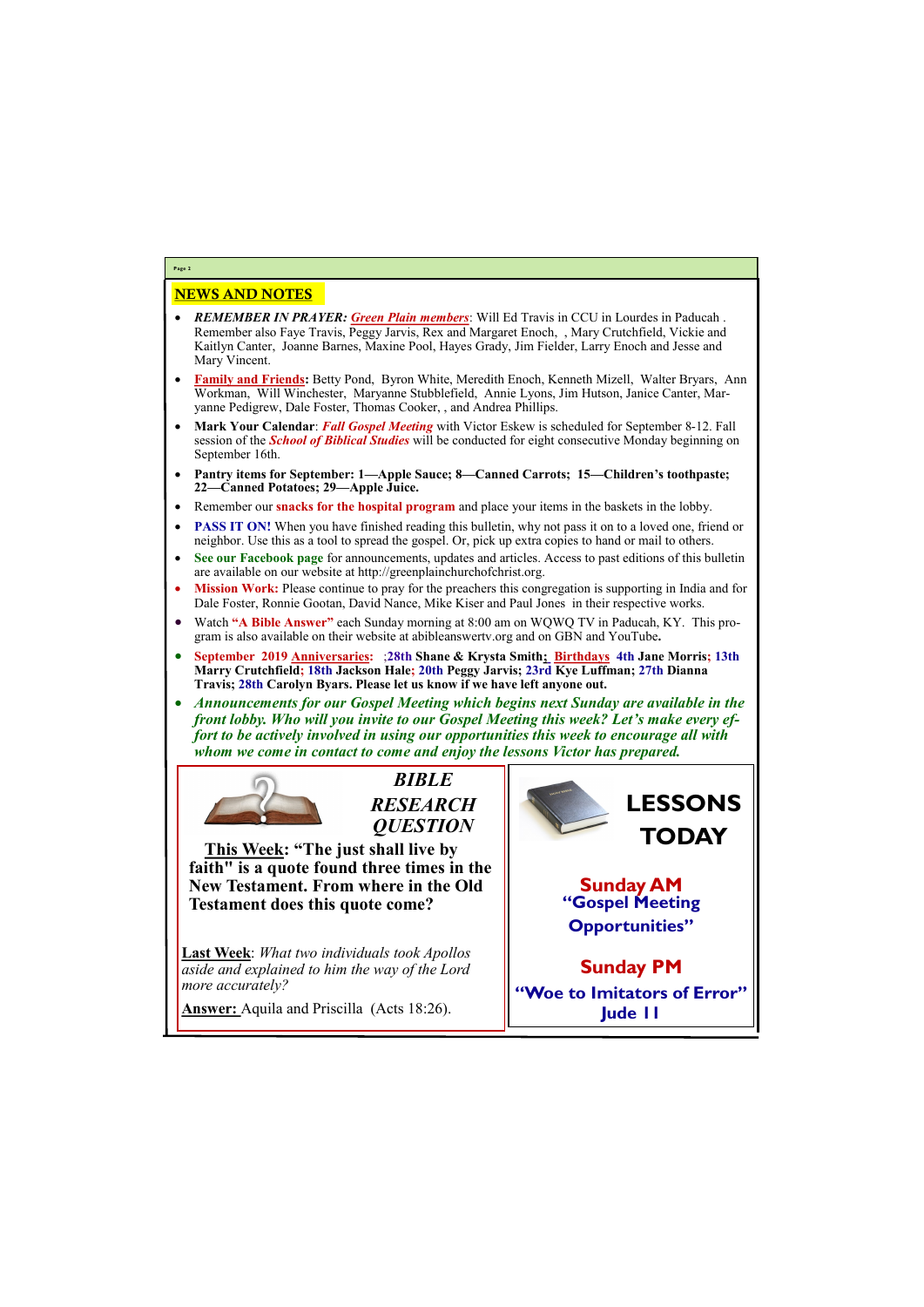**Page 3**

## STARTING AN EVANGELISTIC CONVERSATION **Victor M. Eskew**

Paul wrote to Timothy, saying: "Be not thou therefore ashamed of the testimony of the Lord, nor of me his prisoner: but be thou partaker of the afflictions of the gospel according to the power of God"  $(II$  Tim. 1:8). In the previous verse, he had warned the young evangelist about fear. "For God hath not given us the spirit of fear; but of power, and of love, and of a sound mind" ( $\overline{II}$  Tim. 1:7). Timothy had to deal with both fear and embarrassment as a minister of the gospel of Christ. Fear and embarrassment also seem to be two of the major reasons members of the body of Christ do not evangelize as they should. Another is a lack of knowledge. Members are always asking: "How do I start an evangelistic conversation with another person?" In this article, we want to offer some simple suggestions.

The key is to begin very simple conversations with others. In the Bible, there several examples of simple conversations that led others to Christ. Philip and Nathanael had a brief conversation that brought Nathanael to Jesus. "Philip findeth Nathanael, and saith unto him, We have found him, of whom Moses in the law, and the prophets, did write, Jesus of Nazareth, the son of Joseph. And Nathanael said unto him, Can there any good thing come out of Nazareth? Philip saith unto him, Come and see"  $(\underline{John} 1:45-46)$ . Jesus carried on a simple conversation with a woman of Samaria in John 4. It began with some very simple words from Jesus. As Jesus sat at Jacob's well, "there cometh a woman of Samaria to draw water: Jesus saith unto her, Give me to drink. (For his disciples were gone away unto the city to buy meat.) Then saith the woman unto him, How is it that thou, being a Jew, askest drink of me, which am a woman of Samaria. For the Jews have no dealings with the Samaritans" ( $John 4:7-9$  $John 4:7-9$  $John 4:7-9$ ). This woman was even-</u> tually convinced that Jesus is the prophet of God. In addition, she brought out the entire city

to see the Christ. In Acts 8, a simple conversa- subject to them after they voice their disagreetion between Philip, the evangelist, and an Ethi-*(Continued on page 4)*

opian eunuch bring about the eunuch's conversion. "Then the Spirit said unto Philip, Go near, and join thyself to this chariot. And Philip ran thither to him, and heard him read the prophet Esaias, and said, Understandest thou what thou readest? And he said, How can I, except some man should guide me? And he desired Philip that he would up and sit with him"  $(Acts 8:30 (Acts 8:30 (Acts 8:30 31$ ). In each of these examples, there is not a lot of effort put into the conversations. The difficulty lies in the fact that each of them are spiritual in nature. It seems that we can talk about anything to others, except spiritual things.

How can we make our conversations with others more spiritual in nature? First, we can ask very simple questions. Here are a few that we can ask.

1. Where do you attend worship?

2. Do you have difficulty understanding the Bible?

3. What do you believe about…? (fill in the blank with a particular topic)

4. Where will you be 100 years from now?

5. Do you ever think of life after death?

After asking the question, we need to listen closely to their responses. If they say something that does not harmonize with God's Word, we can bring a passage to their mind. We do not have to be argumentative. All we are trying to do it cause them to doubt and to plant the seed of God's Word in their minds.

Second, we can give individuals various things to read or listen to. Tracts, booklets, CDs, and DVDs can be handed to others. Ask the person to read the information and tell you what they think. If they do not agree with something, ask them why they don't agree. Perhaps you will be able to explain the